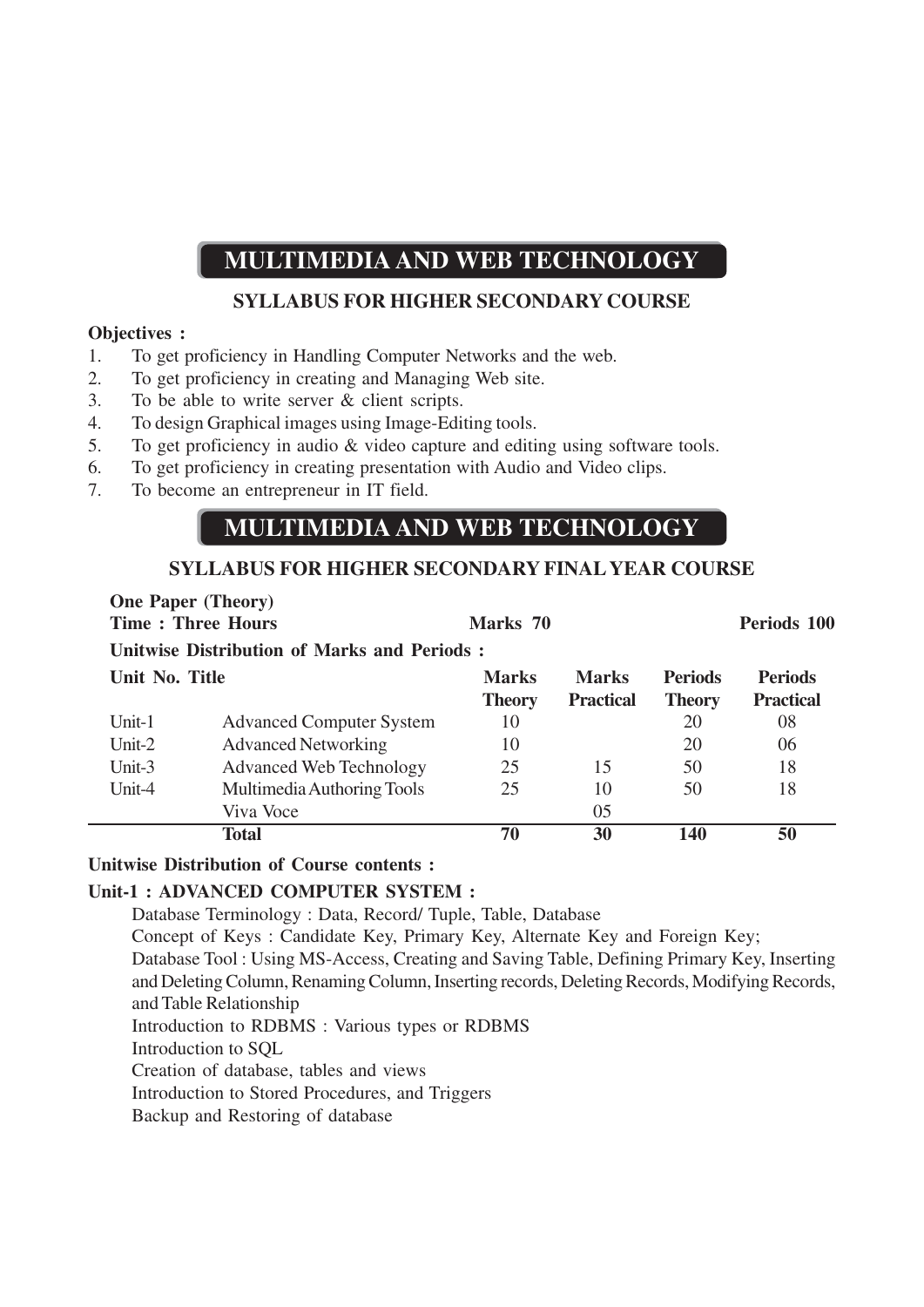Introduction of replications

Connecting to a back end database using connection string and other ways.

## **Unit-2 : ADVANCED NETWORKING :**

Internet Protocol (IP) : IP Classes, IPV4, lPV6, CIDR, Subneting.

Mobile Computing/ Communication, GSM, CDMA, WLL, SMS, Chat, Video Conferencing. Network Security concepts : Firewall, Cyber law, Encryption/decryption.

## **Unit 3 : ADVANCED WEB TECHNOLOGY :**

Review of HTML/ DHTML/ XML

WEB-Server : Internet Information Server (IIS) / Personal Web Server (PWS)/Apache Server Active Server Pages (ASP) : Concept of ASP, features of ASP, other equivalent tools– JSP, PHP;

Constants : String and Numeric ;

Data types : lnteger, Floating Point (Single, Double), String, Date, Boolean, Currency, Variant, Object;

Variables : Explicit and Implicit Declaration;

Operators :

Arithmetic :  $+$ ,  $-$  (Unary and Binary),  $*$ ,  $/$ ,  $\langle$  (integer division) mod,  $\wedge$ ;

Comparison :  $\langle \rangle$ ,  $\langle \rangle$ ,  $\langle \rangle$ ,  $\langle \rangle$ ,  $\langle \rangle$ ,  $\langle \rangle$ ,  $\langle \rangle$ ,  $\langle \rangle$ ,  $\langle \rangle$ 

Logical : AND, OR, NOT, XOR, EQV, IMP;

String Operator : & or + (for Concatenation);

Functions :

Conversion functions: Abs(), CBool(),, CByte(), Clnt(), CStr(), CSng(), CLng(), CDate(); String Manipulation Functions : UCase(), LCase(), Len(), Left(), Right(), Mid(), LTrim(), InStr(), RTrim(), LTrim();

Time & Date Functions: Date(), Day(), Hour(), Left(), Len(), Minute(), Month(), Monthname(),  $Now()$ :

Arrays : Declaration and use of I dimensional and 2 dimensional arrays;

Controls : IF..THEN, IF..THEN..ELSE..END IF, IF..THEN..ELSEIF..THEN..END IF, SELECT..CASE..END SELECT, FOR..NEXT, FOR EACH..NEXT, DO WHILE..LOOP, DO..LOOP WHILE, DO UNTIL. LOOP;

Procedures and Functions, Passing parameters/arguments;

Concept of object model structure (client to server and server to client);

Objects : Properties, Methods, Events, Setting Object properties, Retrieving Object properties, calling objects/methods;

Types of Objects : Response, Request, Application, Session, Server, ASPError;

Response Object : Write Method, AddHeader, AppendToLog, Binary Write, Using Shortcuts <%=value/expr%>, Controlling information : Buffer, Flush Clear, End;

Request Object : Request Object Collection : QueryString, Form, Server Variables, Cookies, Client Certificate;

Application : Contents, Lock, Unlock, Remove, RemoveAll;

ASP Components : AD Rotator, Content Rotator, Counter, Page Counter, Permission Checker; Text Files : Open and Read content from a text file;

Elementary Database Concepts : Concept of Table/Relation, Relationship, Candidate Key, Primary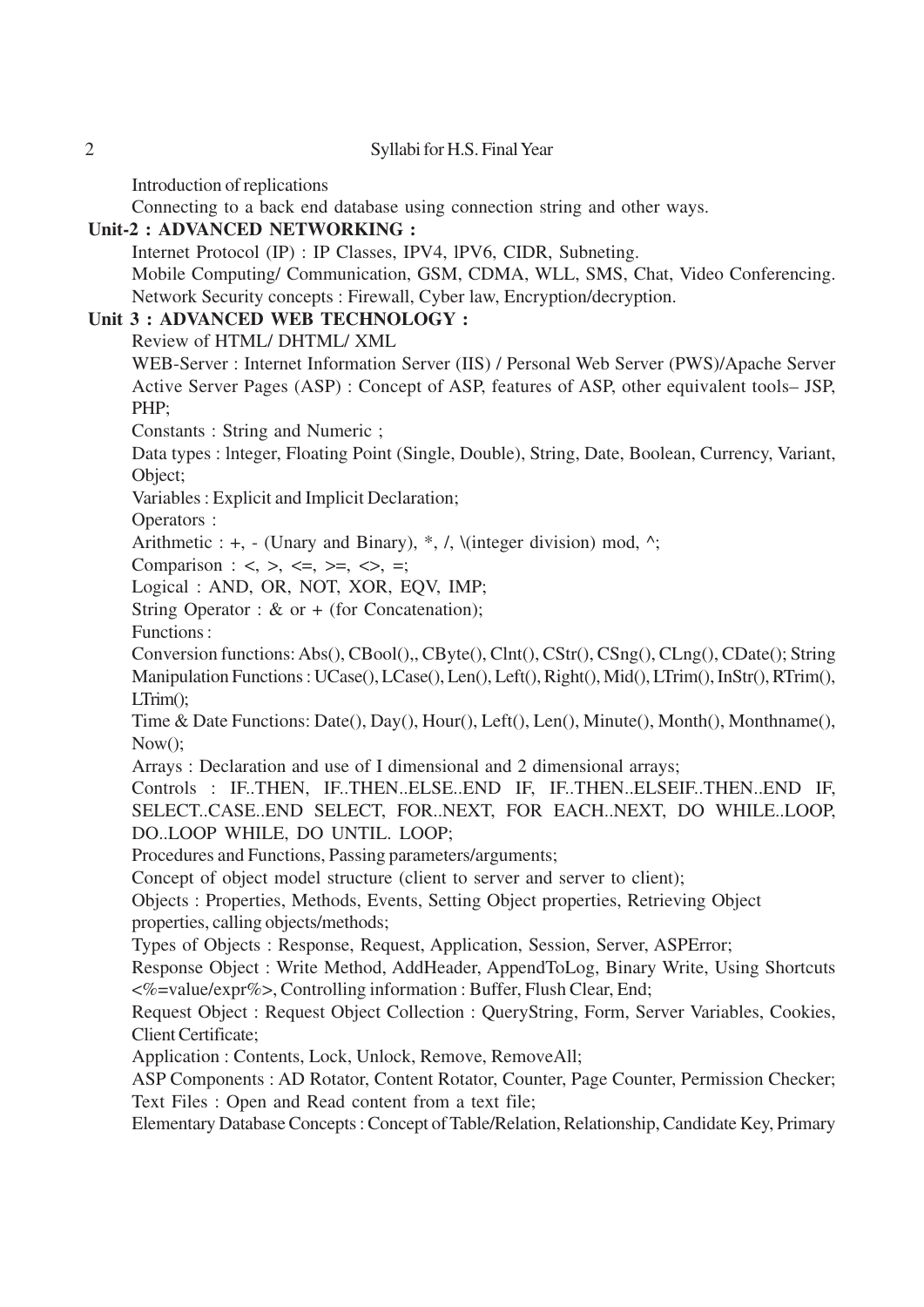Key, Alternate Key, Foreign Key, Connecting with Databases : Creation of DSN, using OLE DB.

Working on Database : Inserting, Retrieving, Modifying/Updation of records from Tables in Databases using server objects (ADODB. Connection, ADODB. Recordset);

Server Variables : HTTP\_User\_Agent,REMOTE\_ADDER, REMOTE\_HOST, SERVER\_NAME; **Unit-4 : MULTIMEDIA AUTHORING TOOLS :**

## **Movie File Formats :** AVI, MPEG, SWF, MOV, DAT;

Movie Frames : Concept or Frame, Frame Buffer and Frame Rate;

Authoring Tools; Making Animation, Embedding Audio/Video, and Embedding on the web page; **Multimedia Authoring Using Macromedia Flash**

Making of Simple Flash Movie, Setting Properties, Frame Rate, Dimensions, and Background Color;

Scene : Concept of Scene, Duplicate Scone, Add Scene, Delete Scene, and Navigating between Scenes;

Layers : Concept of Layer, Layer Properties, Layer Name, Show/Hide/Lock layers, Type of Layer - Normal/Guide/Mask, Outline Color, Viewing Layer as outline, Layer Height,

Adding/deleting a layer; Frame : Concept or Frame;

Creating a Key Frame, Inserting Text Into the Frame, Inserting Graphical Elements into the frame, Converting Text/Graphics to Symbol, Inserting Symbol into the Frame, Setting

Symbol Property (Graphics/Button/Movie), Inserting Blank Frame, Inserting Blank Key Frame, Inserting Key Frame into the Blank frame, Selecting all/Specific frames of a Layer Copying/ Pasting selected Frames,

Special Effects : Motion Tweening, Shape Tweening, Color effect, Inserting Sound Layer; Testing a Scene and Movie;

Import/ Export (Movie/Sound and other multimedia objects)

Publishing : Publishing A Flash Movie; Changing publish Settings; Producing

SWF (Flash Movie), HTML page, GIF image, JPEG Image (\*jpg), PNG Image, Windows Projector (\*.exe), Macintosh Projector (\*.hqx), Quick Time (\*mov), Real Player (\*smil); Testing with Publish Preview.

## **SYLLABUS FOR MULTIMEDIA AND WEB TECHNOLOGY PRACTICAL Total Marks : 30**

## **1. Advanced Web Technology : Marks-15**

A website, based on a particular topic, has to be developed by each student using various commands covered in HTML, VB Script and ASP with at least 4 web pages.

Web page should be designed with following features.

- HTML Basic Tags (html/head/title/body/B/I/U/BR/HR)
- $\div$  Functions
- Conditional and Control Statements
- Objects : Response/Request/ Application
- Session /Server /ASP error
- Image Editing using Photo Shop /Corel draw

Merging layers /Moving and Copying Layers